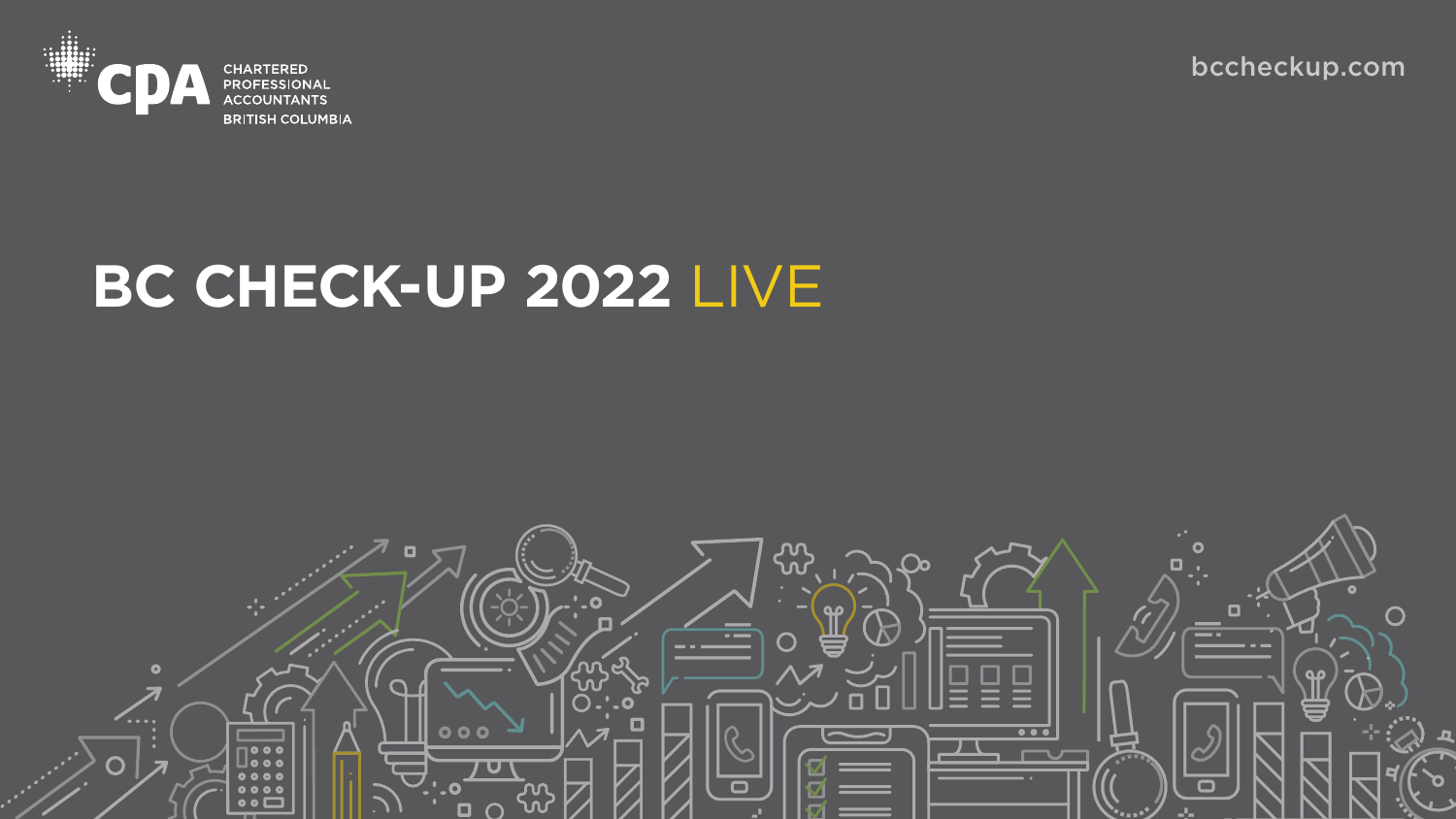### CPABC's *BC Check-Up* uses the selected economic indicators to evaluate BC as a place to LIVE.



### INDICATORS

Housing Prices How has the cost of residential housing changed?





#### Rental Market

How have residential rental prices and the availability of units changed?



Housing Supply How many housing units were completed across BC?



#### Population Change

How has BC's population changed, and where are the changes coming from?



Demographic Trends What is the age distribution across BC's population?



Median Income How much after-tax income does a representative family make in BC?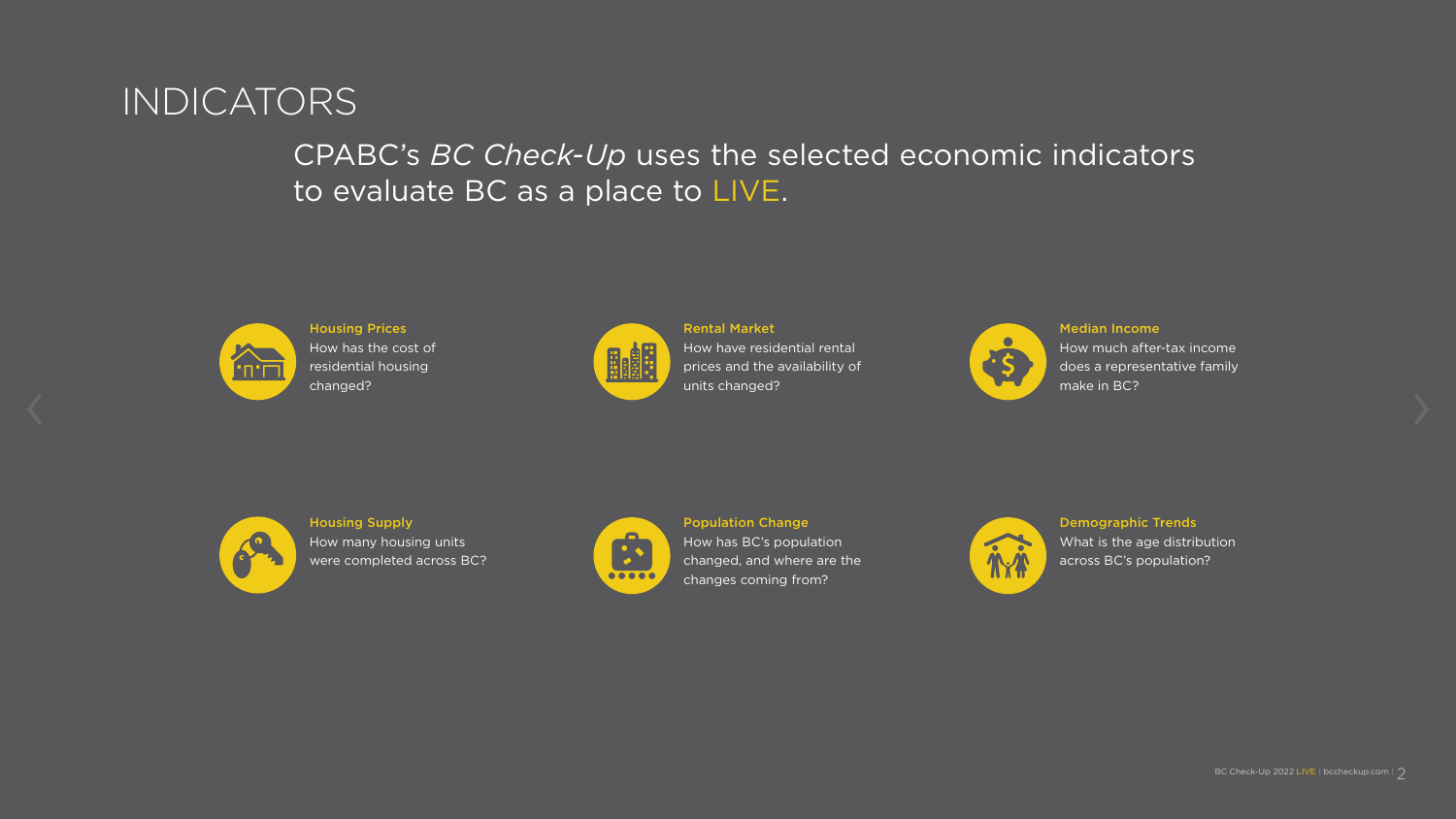### PROVINCIAL SUMMARY

Attracting immigrants continues to be a long-term goal of the provincial and federal governments, both to help offset Canada's aging population and to fill a rising number of job vacancies. Prior to the COVID-19 pandemic, British Columbia was successful in attracting a growing number of residents from other parts of the country and internationally.

However, BC's population growth rate slowed in 2020 and into 2021 as the travel restrictions and uncertainty arising from the COVID-19 pandemic disrupted the normal flow of migration. While faring better than other provinces, BC's population growth from July 1, 2020 to July 1, 2021 was the slowest it's been since 2011.

The province added 56,077 residents in 2021, but that was well below the annual average of about 68,400 from 2010 to 2019. This was primarily the result of a continued slowdown in the number of international immigrants coming to the province; though a growing number of residents arriving from other provinces helped offset that decline. In fact, for the first time in the past decade, interprovincial migration was a larger contributor to population growth than international migration.

The slowdown in population growth in 2021 helped narrow the gap in housing supply. In 2021, over 39,000 housing units were completed, about 0.7 per new resident. This is well above the 0.4 units per new resident in 2019 and 0.3 at the recent low point in 2016. Approximately 77% of this new supply was attached units, such as condos and apartments, up from 65% in 2016.

However, it is necessary to note that in the latter half of 2021, the province experienced a significant uptick in population growth as immigration rebounded. This trend is anticipated to continue in the near future, and will add additional pressure on housing demand.

The pandemic also shifted housing demand towards larger homes. This increase in demand coupled with a low interest rate environment continued to push housing prices to new heights. By May 2022, the average house sold across BC cost \$980,324, up by 8.6% compared to May 2021 and 38.0% from May 2020.

Rental units became scarcer in 2021, and despite a provincial freeze on rent increases for existing tenants, the average cost of a rental was up across the province. The average rent for a three+ bedroom in BC was \$1,923 a month and a one bedroom was \$1,322, up 8.1% and 1.9% respectively from 2020. Compared to 2017, the average three+ bedroom monthly rental rate was up by nearly \$500 a month, while a one bedroom increased by over \$200.

The median after-tax income for a family in BC was \$94,300 as of 2020, a 6.4% gain since 2017, and \$36,700 for single individuals up 19.9%, both well behind housing price growth over that period. While the increase in income for single individuals was significant, this was primarily due to the temporary government supports during the pandemic, rather than employment income. While 2021 data is not available and the province has seen a recovery in GDP growth, many government programs also winded down which had supported incomes in 2020 (especially for low-income individuals). Given the significant growth in housing prices in both 2021 and so far into 2022, the gap over income growth is expected to have further widened.

To better understand the outlook on affordability and the economy, CPABC also surveyed its members who work on the front line of business in BC. Rising labour shortages, housing prices, and wages were identified as the three biggest challenges for business success in BC in 2022, and two-thirds (67%) of the respondents expect housing affordability to worsen in their region in 2022.

Despite these rising challenges, the overall economic outlook is relatively positive in BC. Nearly three-in-four BC CPAs believe BC's economy will be stable or improve in 2022 compared to 2021, and four-in-five expect their organization's economic prospects to stay the same or improve.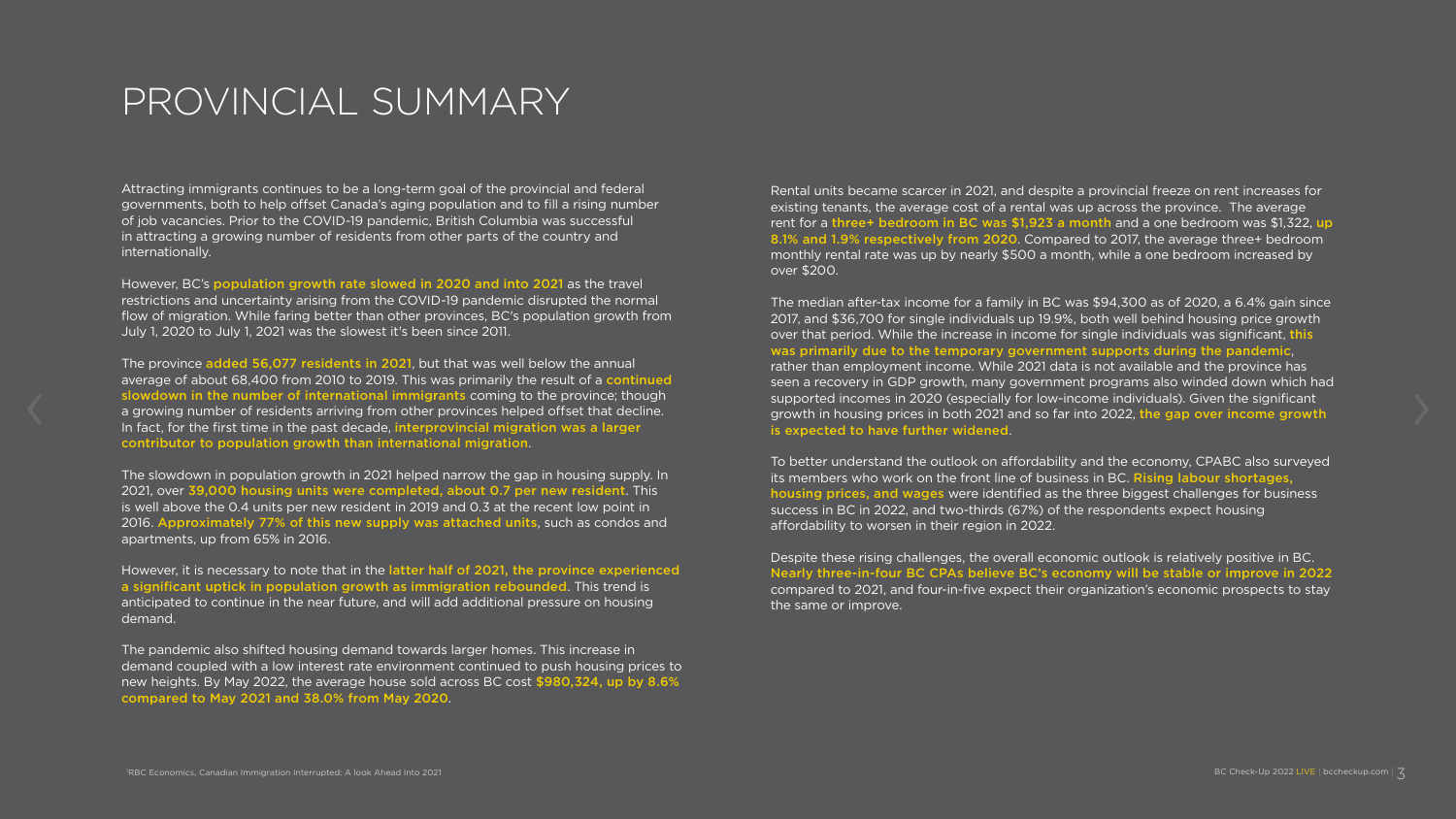### PROVINCIAL SUMMARY

#### HOUSING PRICES\*

Driven by strong demand for detached homes and a low interest rate environment, BC's real estate prices have rapidly increased. The average home sold for \$980,324 in May 2022 – up by 8.6% compared to May 2021 and 38.0% from May 2020.

\*Residential housing prices are based on monthly housing sales data from the CREA and is primarily useful to understand housing trends. The rapid price escalation in late 2020 through 2022 is in part due to the increased n detached (more expensive) units being purchased.

\*\*Median income after tax and government transfers. Family income is defined as an economic family of two or more persons who live in the same dwelling and are related to each other by blood, marriage, common-law, adoption foster relationship. The individual income is defined as a person not in an economic family, living either alone or with others who are unrelated, such as roommates or a lodger.

#### RENTAL MARKET

D.

IN Family Income and Individual Income \$94,300 \$36,700  $($ **16.4**<sup>6</sup> from 2017) ( 19.9% from 2017)



Rental units became scarcer in 2021, and despite a provincial freeze on rent increases for existing tenants, the average cost of a rental was up significantly. Three+ bedroom unit prices increased the most, up 8.1% compared to 2020 and 33.4% since 2017.

#### MEDIAN INCOME\*\*

The median after-tax income for a family in BC was \$94,300 as of 2020, a \$5,700 gain since 2017, and \$36,700 for single individuals, up \$6,100. The increase in 2020 was primarily due to government supports during the pandemic, rather than employment income.





יח־ח

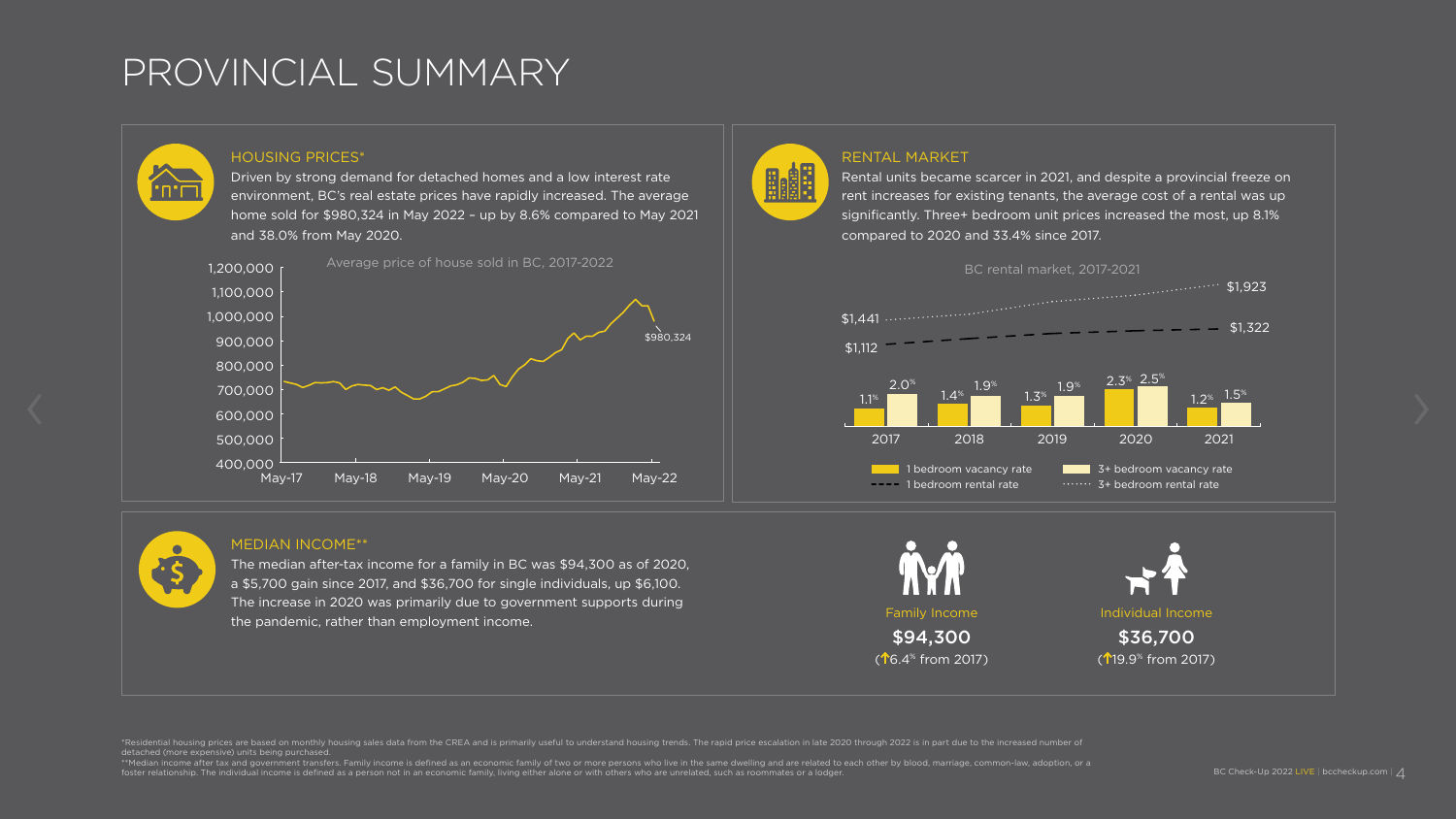### PROVINCIAL SUMMARY

slightly to 39,163 in 2021. Nearly four-fifths were attached units such as





International non-permanent resident migration, which includes students, saw a net outflow of residents in 2021. For the first time in a decade, interprovincial migration was a larger contributor to population growth than international migration. Natural growth (births minus mortalities)

#### DEMOGRAPHIC TRENDS

BC's average age was 42.8 in 2021, compared to 40.8 in 2011. Those aged 65+ made up nearly a fifth of the population, the fastest growing cohort, while those aged 25-39 were the largest group. The proportion of those aged 0 to 24 and 40 to 54 have been on the decline.

28,638

(7,031)

34,277



BC Population Distribution by Age, 2021 (vs 2011)

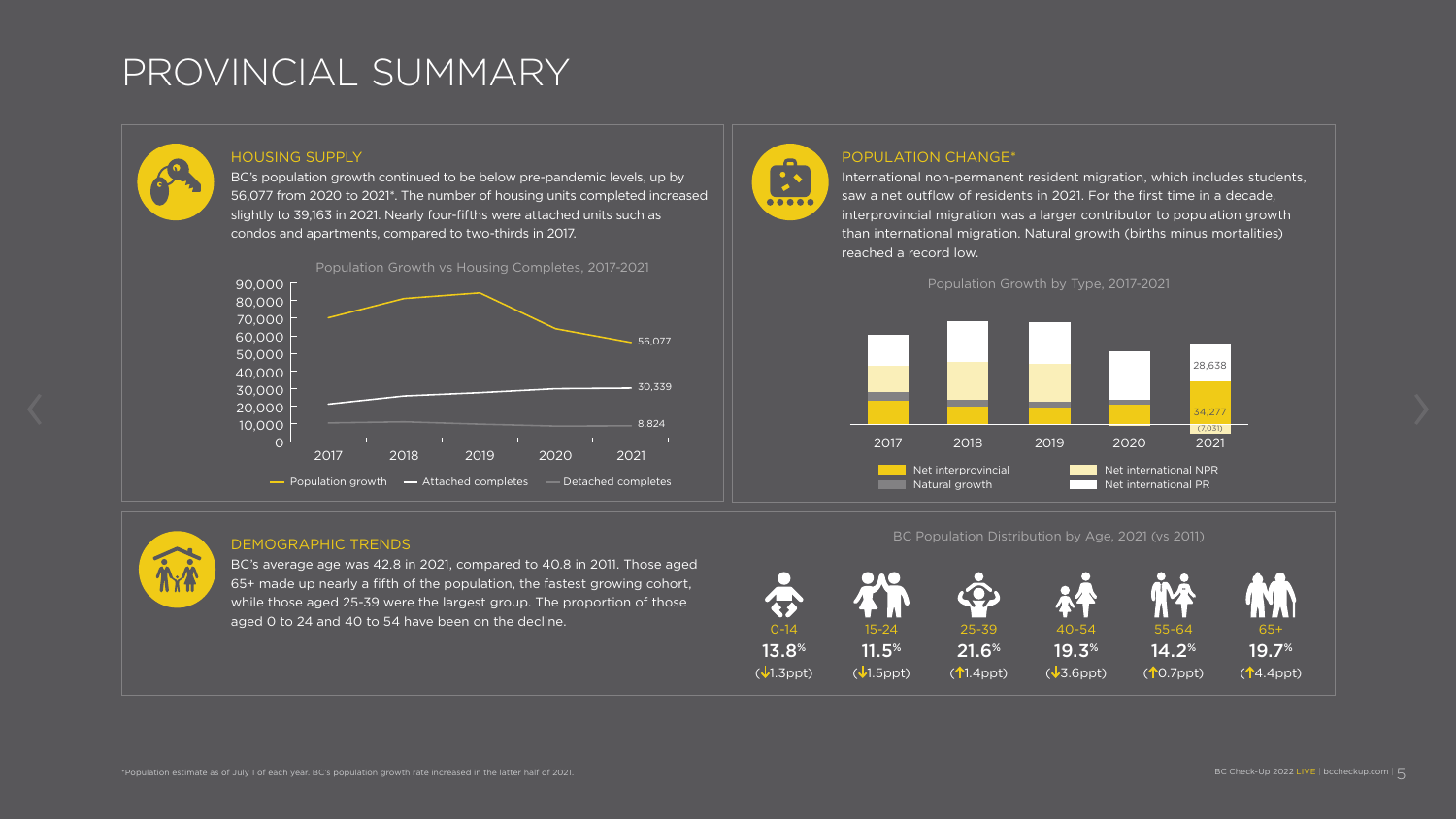

### CARIBOO

\*Housing unit completion data for the region is only available for Prince George, Quesnel and Williams Lake. Population estimate as of July 1 of each year. BC's population growth rate increased in the latter half of 2021.

\*\*Changes compared to the same period of previous year. Housing prices based on BC Assessment average 2020 property value as the Canadian Real Estate Association does not provide recent housing sale information for this development region.

# **ATT**

#### HOUSING PRICES

Rental prices were up in 2021 in Prince George, and housing prices were up in all three of the Cariboo's largest municipalities.

### POPULATION CHANGE

Population growth slowed to the lowest rate since 2012 due to a decline in international and within BC migration. The region's population growth benefited from an increase in the number of new residents arriving from other provinces.

- One bedroom: \$830 (17.8%)
- Three+ bedroom: \$1,128 (↑11.9%)

#### HOUSING SUPPLY

In the Cariboo, the gap between population gains and housing completes has narrowed since 2018 as population growth slowed. There were 475 housing units completed in 2021\*, down from 2020 but above the 316 annual average from 2010 to 2019.

#### DEMOGRAPHIC TRENDS

The Cariboo's average age of 42.0 was slightly younger than the provincial average. However, the proportion of those aged 65+ increased by over 40% over the past ten years.

Population Growth by Type

#### Prince George Rental Rates 2021\*\*:









#### Average Assessed Property Value 2021\*\*:

- Prince George: \$ 341,075 (↑7.1%)
- Williams Lake: \$257,476 (↑5.5%)
- Quesnel: \$234,664 (↑4.5%)



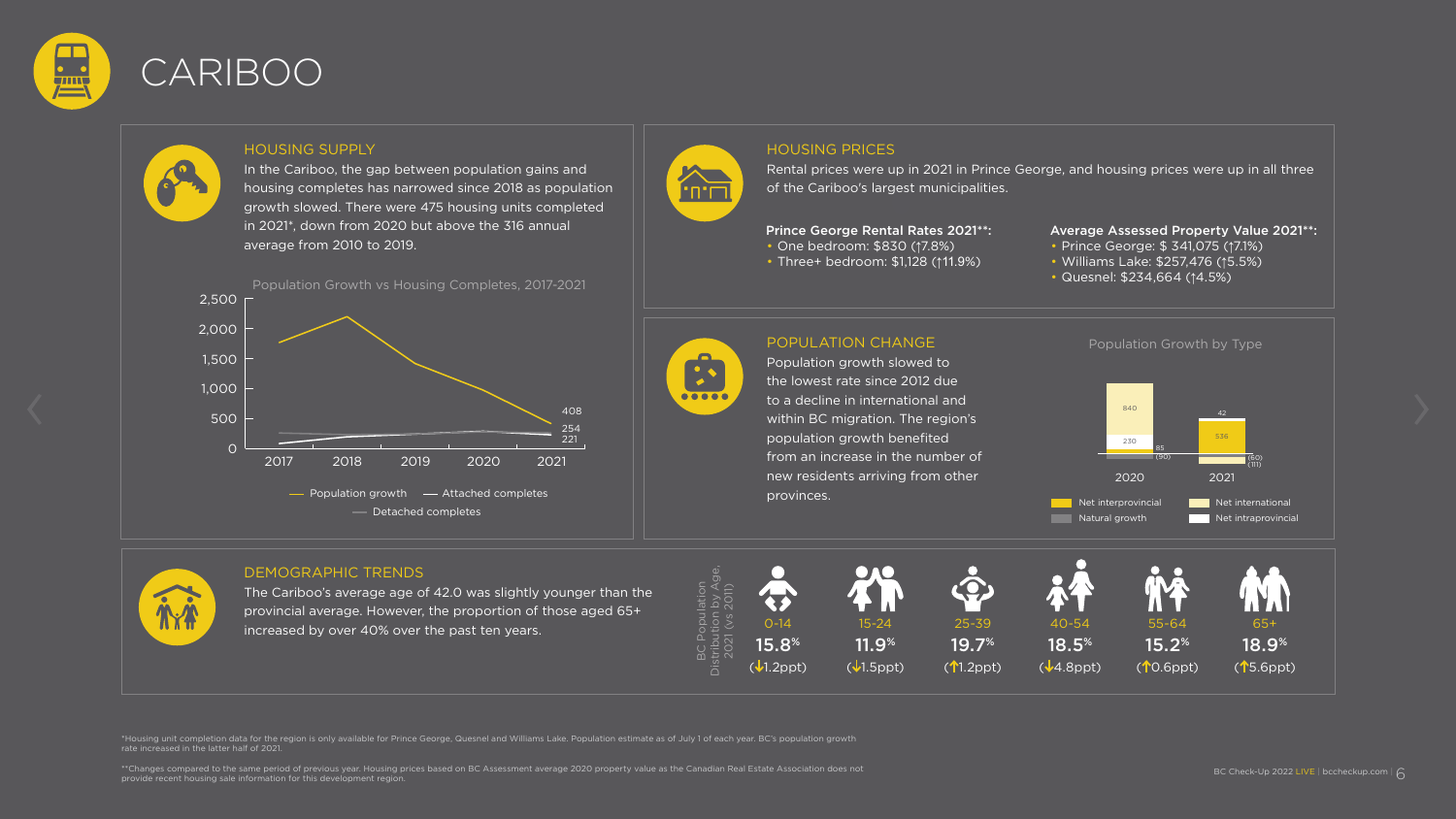

### KOOTENAY

\*Housing unit completion data for the region is only available for Cranbrook and Nelson. Population estimate as of July 1 of each year. BC's population growth rate increased in the latter half of 2021.

\*\*Changes compared to the same period of previous year.



#### POPULATION CHANGE

The proportion of residents aged 65+ was the only age group to increase over the past decade, and made up about a quarter of the population in 2021. The region's average age of 45.6 was the second oldest in the province.

Interprovincial migration continued to be the largest source of new residents, while negative natural growth (births minus mortalities) has been increasingly slowing down the region's population growth.

#### HOUSING SUPPLY

There continued to be a significant gap between population and housing supply growth in the Kootenays. The 254 housing units completed in 2021\* in Cranbrook and Nelson were the highest in the past decade, as both attached and detached completes increased.

#### DEMOGRAPHIC TRENDS

#### HOUSING PRICES

Rental prices in Cranbrook continued to increase, while the average price of a house sold in the Kootenays exceeded \$500,000 for the first time.

Cranbrook Rental Rates 2021\*\*: • One bedroom: \$785 (↑3.2%)

#### Kootenay Housing Sales Price May 2022\*\*:

• Average price: \$511,987 (↑12.3%)











Population Growth by Type

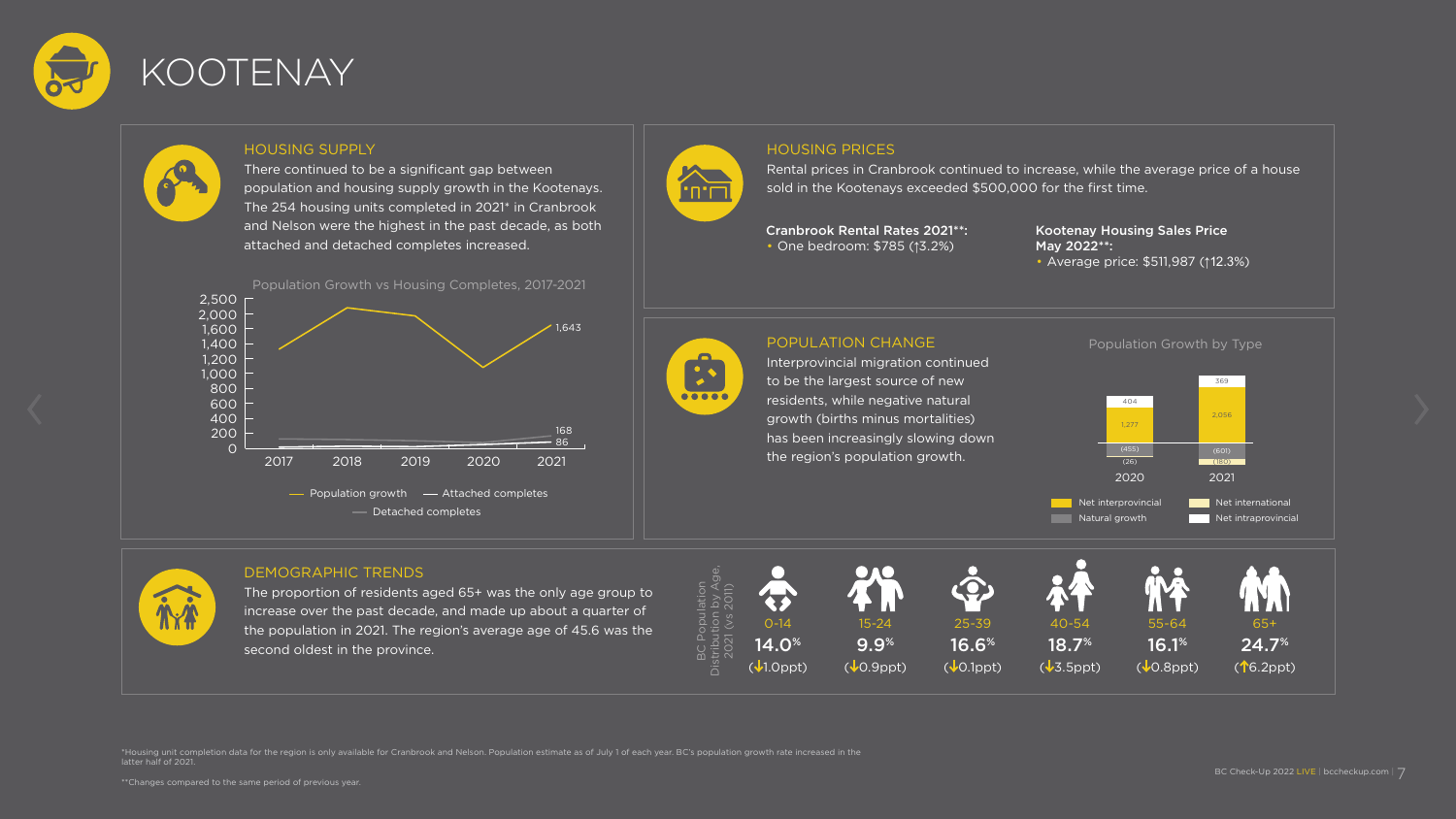

### NORTHEAST BC

\* Housing unit completion data for the region is only available for population centers of 10,000+, such as Fort St. John and Dawson Creek. Population estimate as of July 1 of each year. BC's population growth rate increased in the latter half of 2021. \*\*Changes compared to the same period of previous year.



#### POPULATION CHANGE

Northeast BC continued to lose residents to other parts of the province. This was offset by a strong natural growth rate (births minus mortalities), and a significant increase in the number of residents arriving from other provinces.

#### HOUSING SUPPLY

- One bedroom: \$747 ( $\downarrow$ 0.4%)
- Three+ bedroom: \$1,005 (↑2.6%)

The 127 housing units completed in 2021\* were more than twice the number completed in 2020, but lower than the average of 325 from 2010 to 2019. Northeast BC's population growth recovered in 2021 as the region added 292 new residents.

#### DEMOGRAPHIC TRENDS

With an average age of 36.9 in 2021, Northeast BC continued to be the youngest region in the province, almost six years younger than the provincial average. The proportion of those aged 0-14 and 25-39 are the highest of any region in the province.

#### HOUSING PRICES

After rapidly increasing in 2021, housing prices in South Peace River have since fallen moderated. Rental prices in Fort St. John were up slightly overall and remained low relative to the provincial average.

#### Fort St. John Rental Rates 2021\*\*:

#### South Peace River Housing Sales Price May 2022\*\*:

• Average price: \$ 297,050 (↑8.9%)











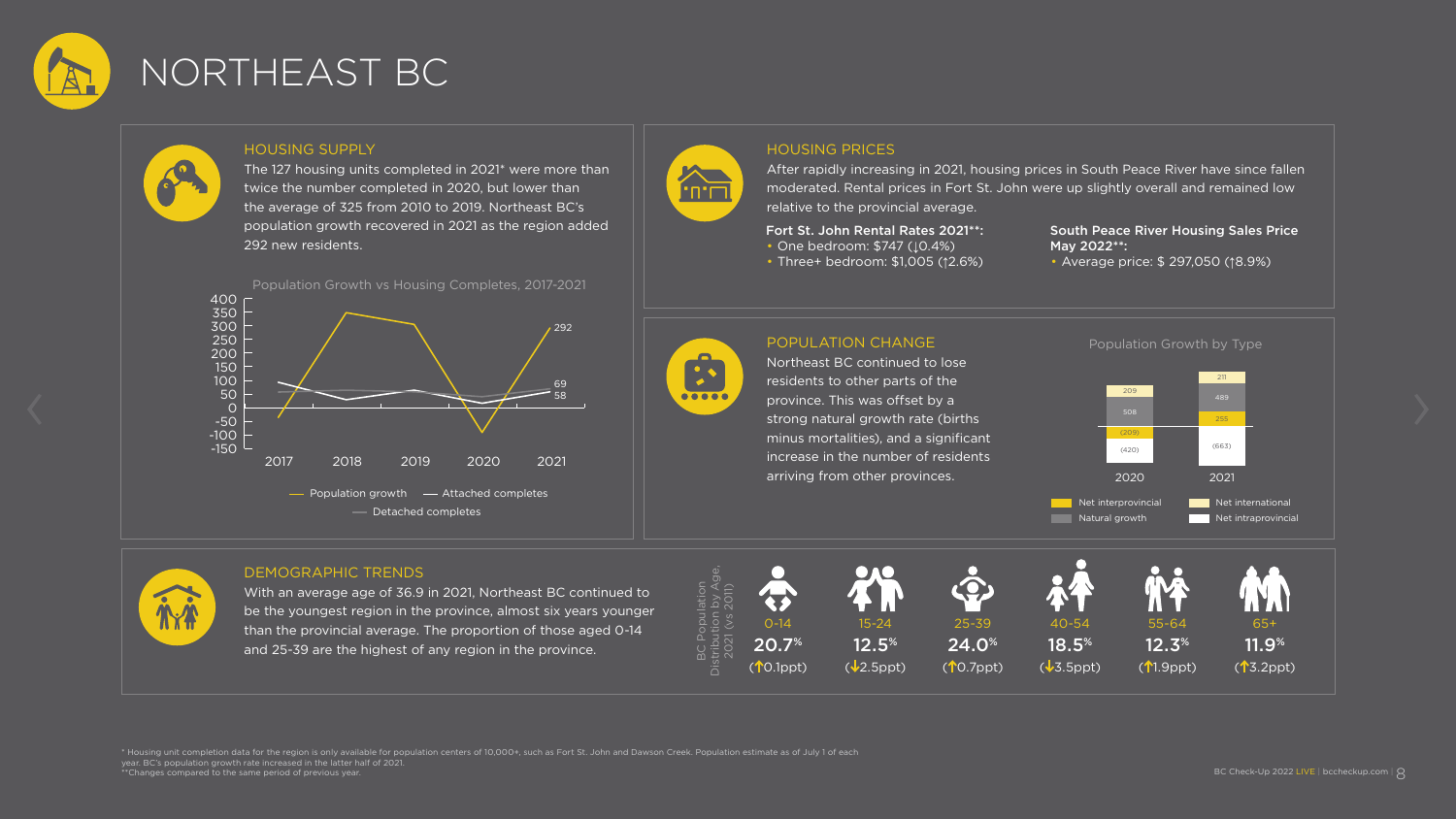

## NORTHWEST BC

\*Housing unit completion data for the region is only available for population centres of 10,000+ such as Terrace and Prince Rupert and excludes municipalities such as Smithers and Kitimat. Population estimate as of July 1 of each year. BC's population growth rate increased in the latter half of 2021.

\*\*Changes compared to the same period of previous year. Housing prices based on BC Assessment average 2020 property value as the Canadian Real Estate Association does not provide recent housing sale information for this development region.



#### POPULATION CHANGE

Northwest BC's population growth continued to be primarily driven by a net gain of residents from other countries or provinces. The region has also continued to see a net outflow of residents to other parts of the province.

#### HOUSING SUPPLY

Northwest BC continued to see its population growth rate increase, and the 845 new residents in 2021 pushed the region's population over 100,000. The number of housing units completed in Terrace and Prince Rupert in 2021\* was up slightly compared to 2020.

- Smithers: \$349,592 (↑13.3%)
- Prince Rupert: \$310,008 (↑6.5%)
- Terrace: \$383,306 (↑1.4%)
- Kitimat: \$344,780 (↓1.2%)



#### DEMOGRAPHIC TRENDS

With an average age of 40.6 in 2021, Northwest BC residents were the second youngest in the province. However, the region's average age rose by 2.2 over the past decade, faster than the increase for the province as a whole.







#### HOUSING PRICES

While housing prices did not increase as fast as other regions in 2021, prices are well above 2019 levels in all the listed municipalities.





#### Average Assessed Property Value 2021\*\*: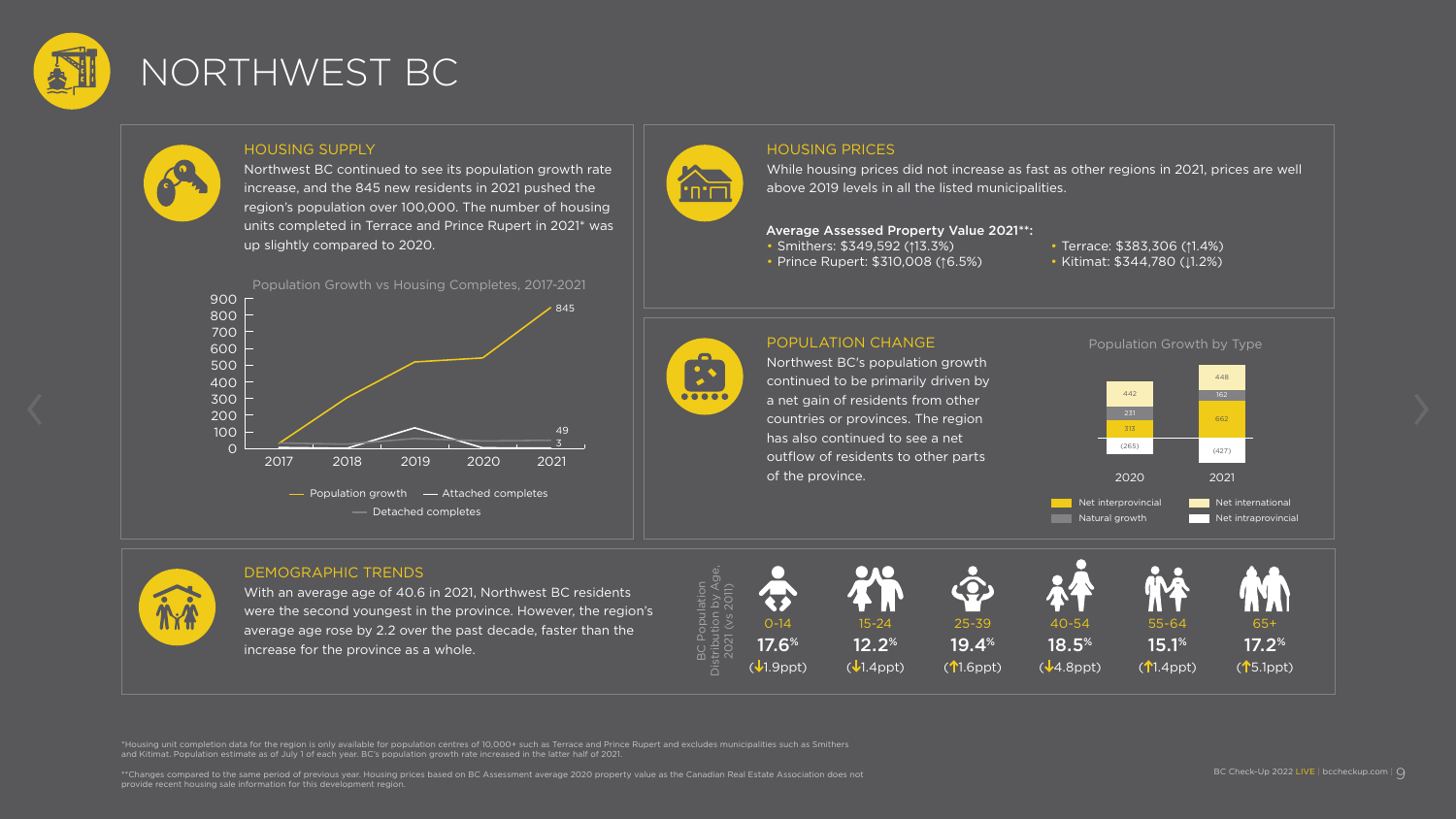

### SOUTHWEST BC

\*Population estimate as of July 1 of each year. BC's population growth rate increased in the latter half of 2021.



#### POPULATION CHANGE

The slowdown in population growth was primarily due to a decline in international immigration and residents leaving for other parts of the province. However, that loss was offset by a growing number of residents coming from other provinces.

The average age for a Southwest BC resident was 41.6 in 2021, 1.2 years younger than the provincial average. The proportion of those aged 65+ grew faster than any other age group over the past decade.

#### HOUSING SUPPLY

The gap between housing supply and population growth narrowed in Southwest BC as its population growth slowed to the lowest in over a decade\*. There were 28,148 housing units completed in 2021, of which over four-fifths were attached units such as condos and apartments.

Rental rates were up the most for larger units in 2021, while vacancy rates were down for all types of units. Both apartments and larger family homes saw double digit price increases.

#### DEMOGRAPHIC TRENDS

- One bedroom: \$1,434 (↑1.3%)
- Three+ bedroom: \$2,326 (↑5.4%)





Population Growth by Type



#### HOUSING PRICES





#### Greater Vancouver Rental Rates 2021\*\*:

#### Lower Mainland Housing Sales Price May 2022\*\*:

• Single family home: \$1,884,700 (↑19.2%)

• Apartment: \$720,900 (↑17.7%)

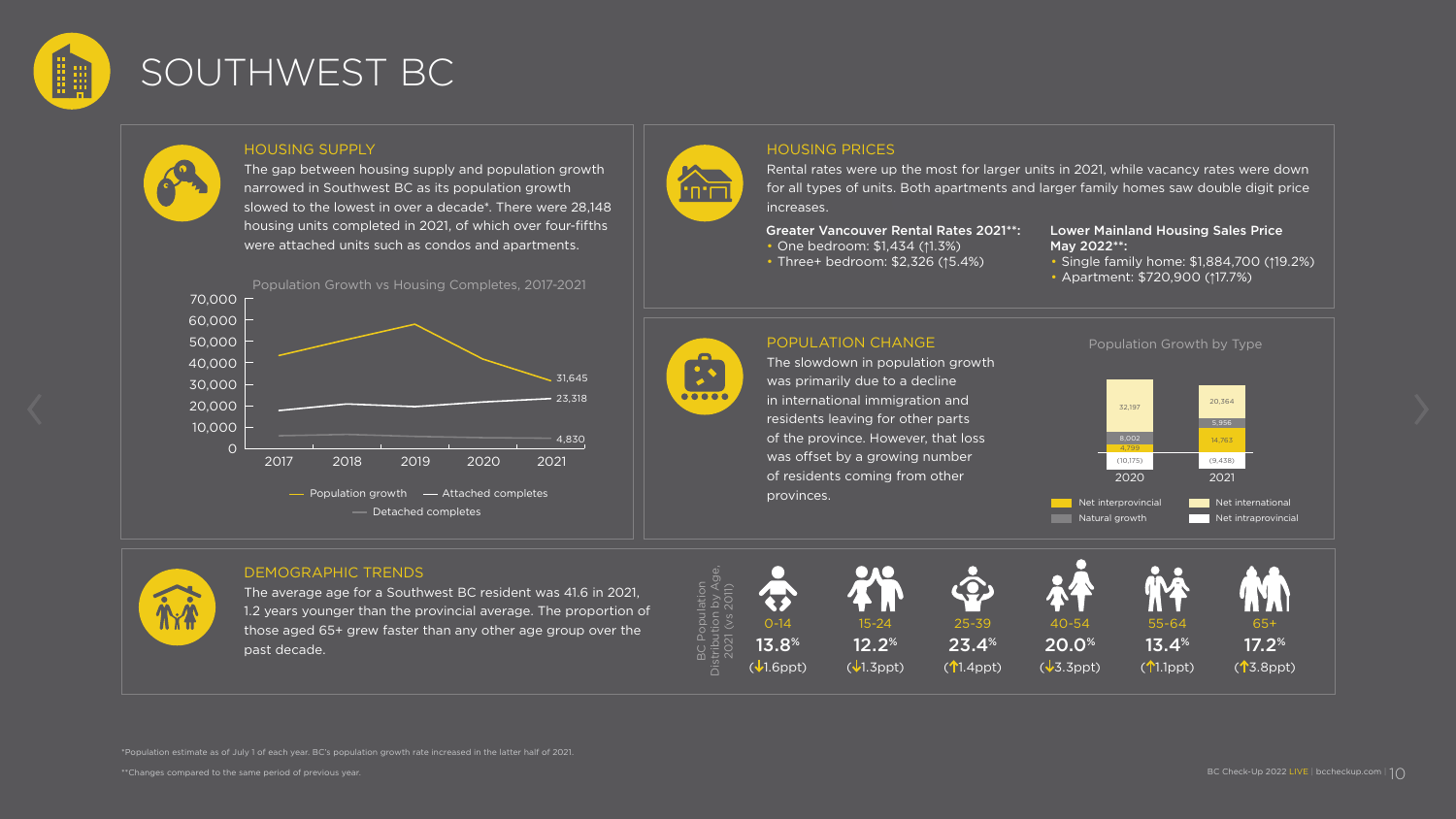

### THOMPSON-OKANAGAN

\*Population estimate as of July 1 of each year. BC's population growth rate increased in the latter half of 2021.



#### POPULATION CHANGE

The region's population growth is primarily from residents moving from other provinces and other regions in BC. The pandemic forced non-permanent migration down in 2021, while the region's mortality rate continued to exceed its birth rate (natural growth).

#### HOUSING SUPPLY

The gap between housing supply and population growth widened as the region added the most residents in 2021 over the past five years\*. Housing completes have been on the decline since 2019, with attached units such as condos and apartments down the most.

#### DEMOGRAPHIC TRENDS

The average age of a resident in the region was 45.4 in 2021, well above the 42.8 provincial average. Those aged 65+ made up nearly a quarter of the population, up from a fifth in 2011.

#### HOUSING PRICES

Rental rates were up the most for larger units in Kelowna, with vacancy rates of all unit types below one percent. Housing prices in the region have rapidly increased over the past year.

#### Kelowna Rental Rates 2021\*\*:

- One bedroom: \$1,191 (↑4.0%)
- Three+ bedroom: \$1,709 (↑7.1%)

#### Okanagan Housing Sales Price May 2022\*\*:

• Average price: \$785,660 (↑9.6%)





Population Growth by Type







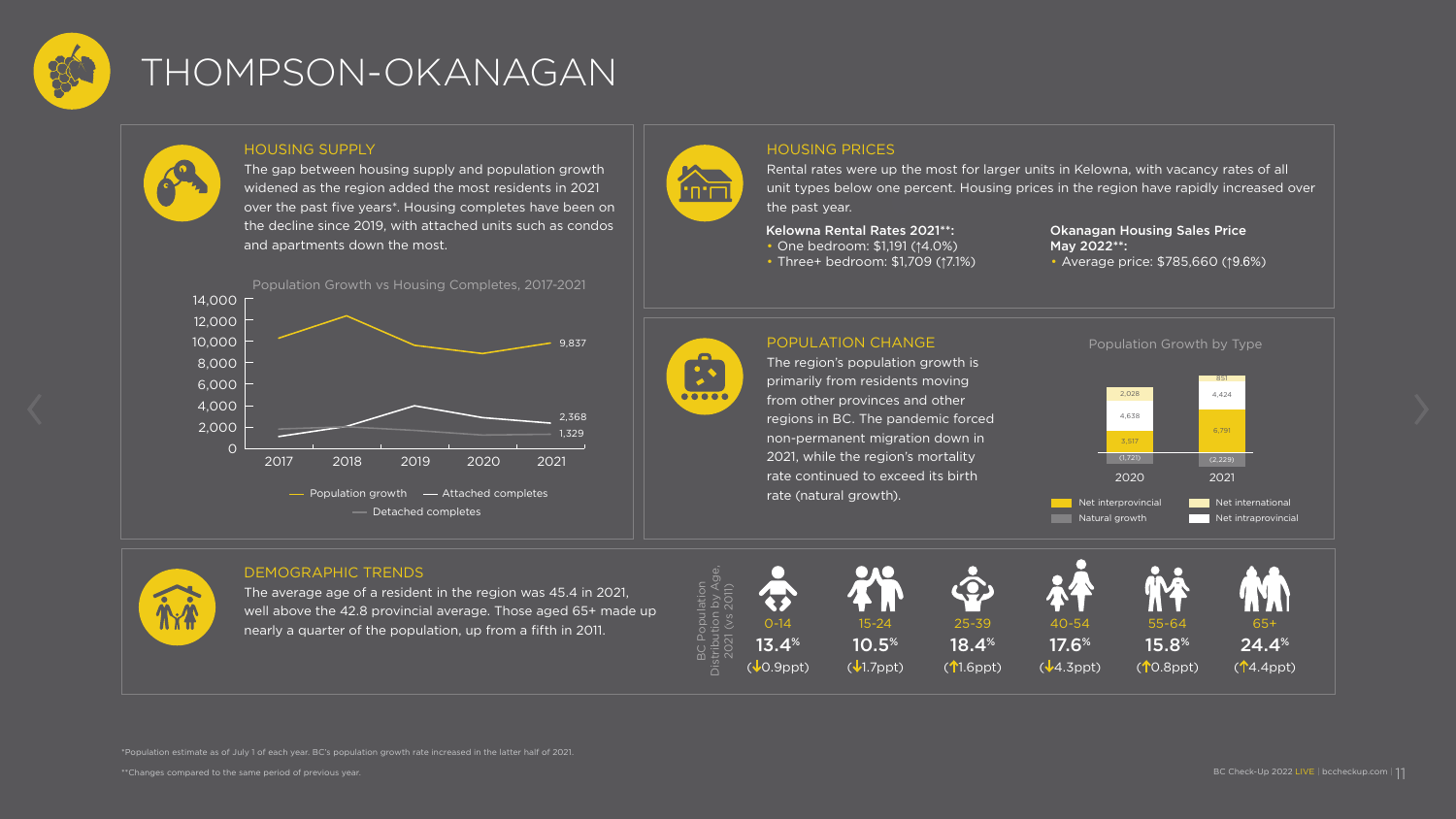

## VANCOUVER ISLAND/COAST

\*Population estimate as of July 1 of each year. BC's population growth rate increased in the latter half of 2021.

# $\sum_{\Pi\sqcap\Pi}$

#### POPULATION CHANGE

The region's negative natural growth rate (births minus mortalities) has nearly tripled since 2017. Population growth was positive in 2021 due to the region's strength in attracting immigrants, particularly from other BC regions and other provinces.

The region's average age of 45.9 was the highest in the province in 2021, 3.1 years older than the overall average. Those aged 65+ made up more than a quarter of the population, compared to less than a fifth in 2011.

#### HOUSING SUPPLY

The number of housing units completed was down, as attached completes such as condos and apartments declined by nearly 15% compared to 2020. After falling year-over-year since 2016, there was a modest increase in the population growth rate in 2021\*.

#### DEMOGRAPHIC TRENDS











### HOUSING PRICES

#### Rental Rates 2021\*\*:

#### Greater Victoria

- One bedroom: \$1,214 (↑2.4%)
- Three+ bedroom: \$1,894 (↑7.7%)

#### Nanaimo

- One bedroom: \$1,092 (↑8.1%)
- Three+ bedroom: \$1,542 (↑13.4)

#### Housing Sales Price May 2022\*\*:

#### Vancouver Island

- Single family home: \$855,300 (↑30.2%)
- Apartment: \$446,100 (↑36.2%)

#### Greater Victoria

- Single family home: \$1,277,600 (↑27.3%)
- Apartment: \$611,300 (↑27.0%)

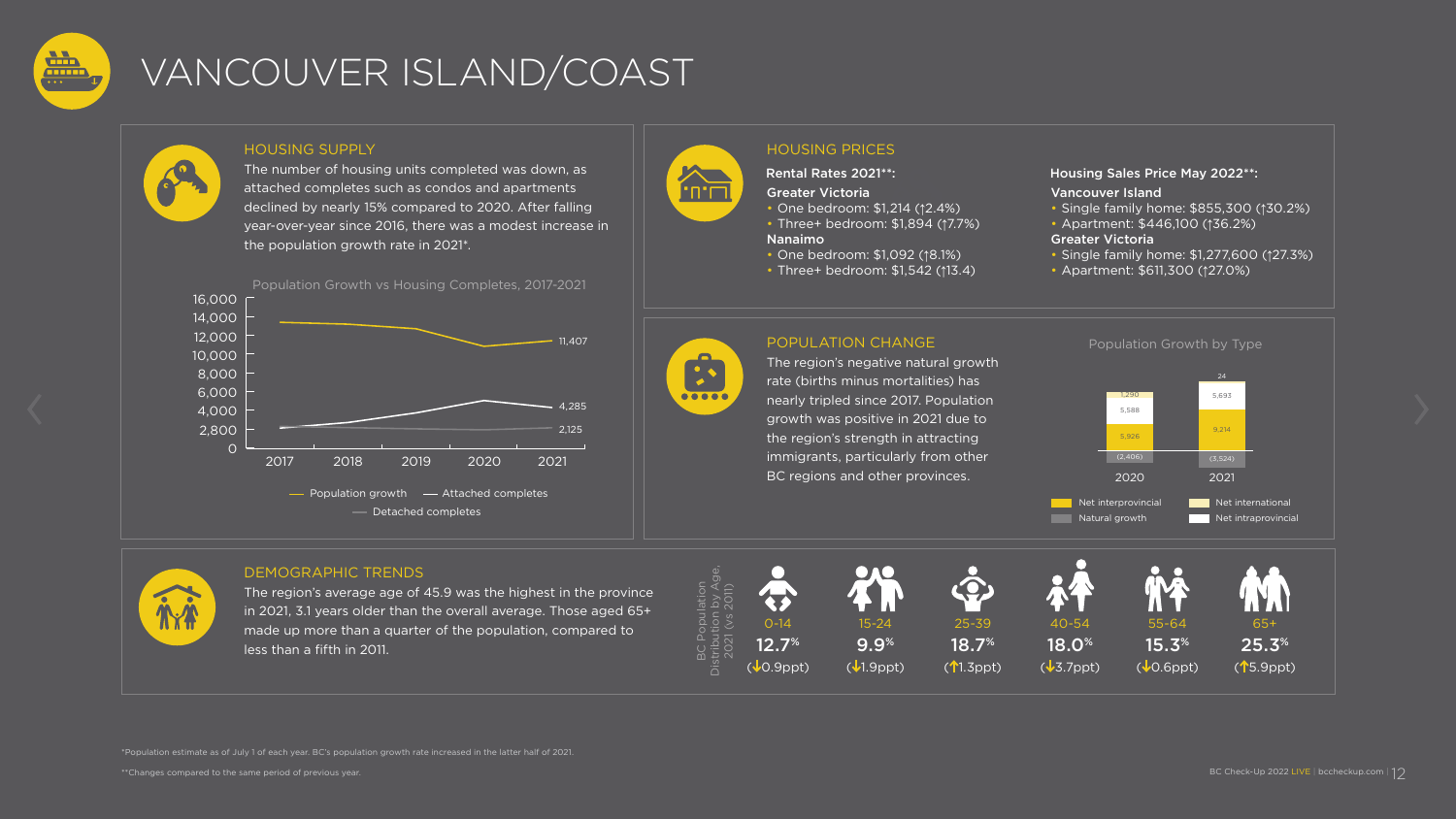### SURVEY RESULTS

### Outlook on the Economy

Based on results from the *BC Check-Up: Live* survey\*, BC CPAs indicate that…

\* April 2022 results, n=710; August 2021 results: n=889; April 2021 results: n= 757. July 2020 results: n = 563. Survey results may not sum to 100% due to exclusion of Don't Know/ No Opinion responses and/or rounding.









Over a quarter are more confident about their organization's prospects compared to 2021, nearly twice the number who have lost confidence. A majority have the same outlook as last year.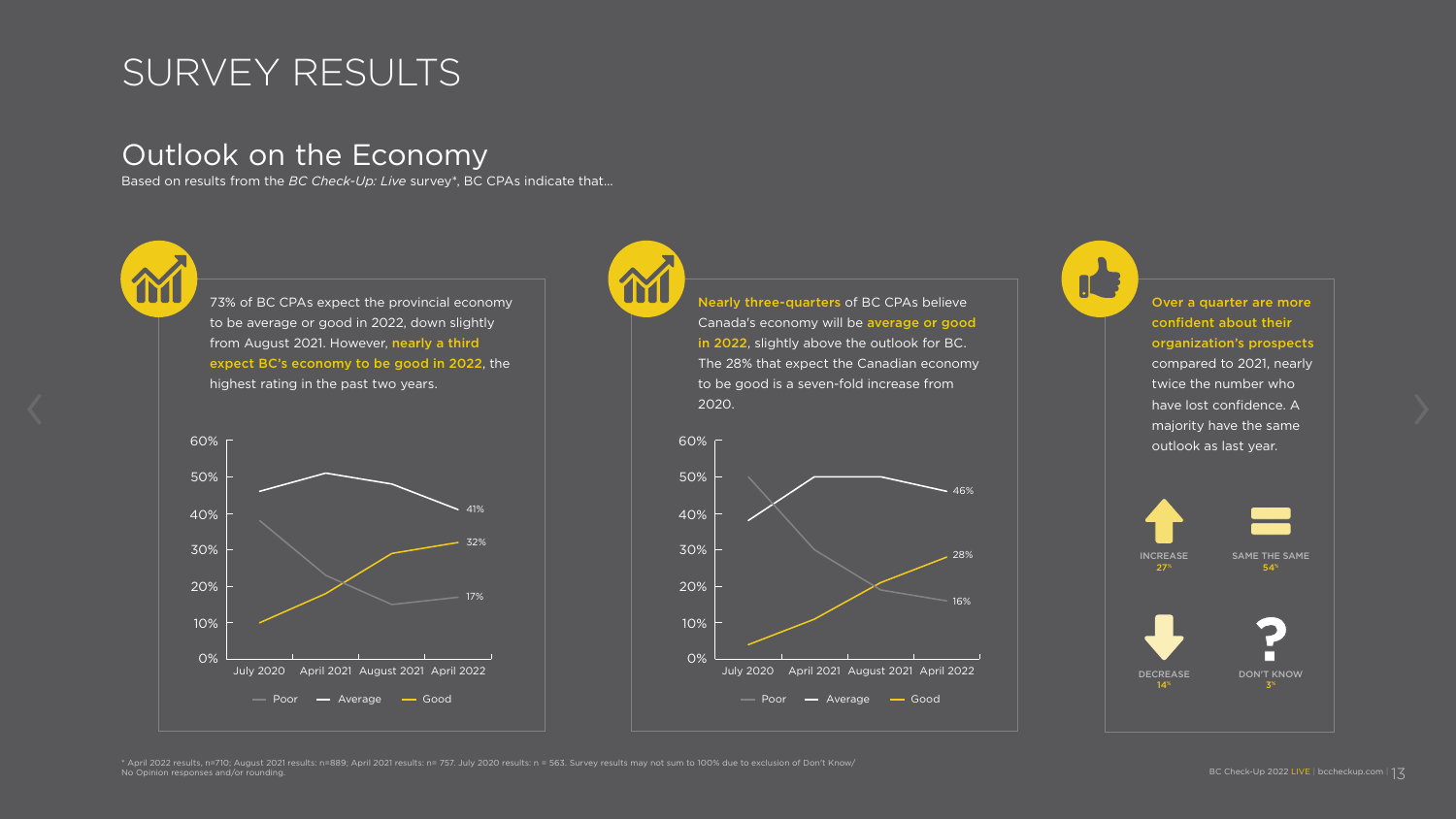### SURVEY RESULTS

R

合

### Outlook on Affordability and Government

Based on results from the *BC Check-Up: Live* survey\*, BC CPAs indicate that…

Rising labour shortages, housing prices, and wages were identified as the three biggest challenges for business success in BC in 2022.

Two in every three BC CPAs expect housing affordability to

worsen in their region in 2022. While still a high ratio, this is a decline compared to housing price expectations in 2021.

\* April 2022 results, n=710; April 2021 results: n= 757. July 2020 results: n = 563. Survey results may not sum to 100% due to exclusion of Don't Know/No Opinion responses and/or rounding

\*\*Rating given for the performance of each of the levels of government when it comes to making life more affordable for residents in BC.

 $\bullet$ 

S

With housing prices on the rise, CPAs believe governments at all levels need to do more to improve affordability\*\*.

Largest challenges for business success\*:

| <b>July 2020</b>    | <b>April 2021</b>                               | <b>April 2022</b>                               |
|---------------------|-------------------------------------------------|-------------------------------------------------|
| Consumer debt       | Housing prices                                  | Ability to attract and<br>retain skilled labour |
| Consumer confidence | Consumer debt                                   | <b>Housing prices</b>                           |
| Labour compensation | Ability to attract and<br>retain skilled labour | <b>Labour compensation</b>                      |





Rating on government performance to improve affordability